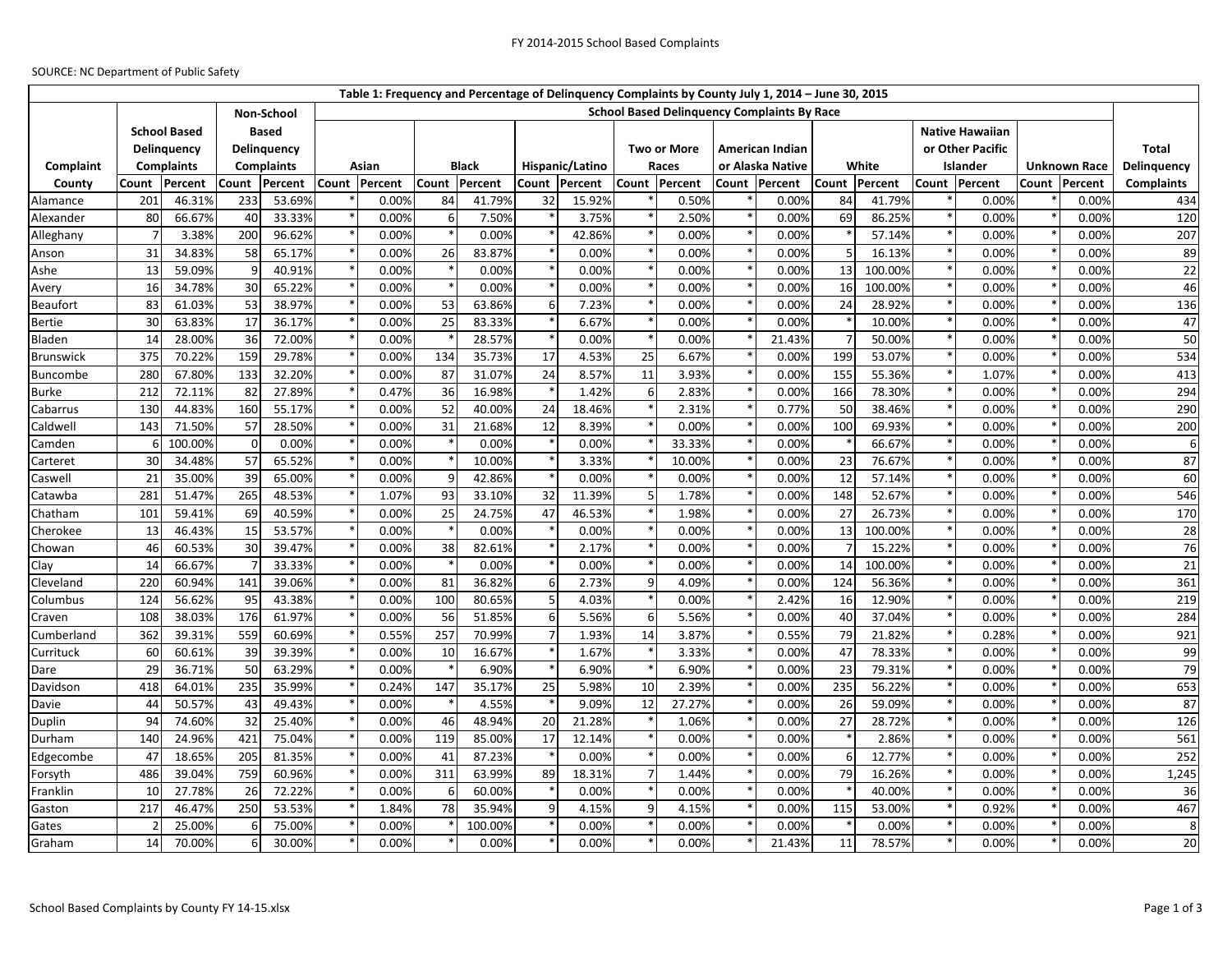## SOURCE: NC Department of Public Safety

|                    |                                    |        |                             |                                                                  |       |               |                 |               |                 |               |                    |        |                        | Table 1: Frequency and Percentage of Delinquency Complaints by County July 1, 2014 - June 30, 2015 |               |         |                        |                  |                     |               |                   |
|--------------------|------------------------------------|--------|-----------------------------|------------------------------------------------------------------|-------|---------------|-----------------|---------------|-----------------|---------------|--------------------|--------|------------------------|----------------------------------------------------------------------------------------------------|---------------|---------|------------------------|------------------|---------------------|---------------|-------------------|
|                    |                                    |        |                             | <b>School Based Delinguency Complaints By Race</b><br>Non-School |       |               |                 |               |                 |               |                    |        |                        |                                                                                                    |               |         |                        |                  |                     |               |                   |
|                    | <b>School Based</b><br>Delinguency |        | <b>Based</b><br>Delinguency |                                                                  |       |               |                 |               |                 |               |                    |        |                        |                                                                                                    |               |         | <b>Native Hawaiian</b> |                  |                     |               |                   |
|                    |                                    |        |                             |                                                                  |       |               |                 |               |                 |               | <b>Two or More</b> |        | <b>American Indian</b> |                                                                                                    |               |         |                        | or Other Pacific |                     |               | <b>Total</b>      |
| Complaint          | <b>Complaints</b>                  |        | <b>Complaints</b>           |                                                                  | Asian |               | <b>Black</b>    |               | Hispanic/Latino |               | Races              |        | or Alaska Native       |                                                                                                    | White         |         |                        | Islander         | <b>Unknown Race</b> |               | Delinquency       |
| County             | Count<br>Percent                   |        | Count<br>Percent            |                                                                  |       | Count Percent |                 | Count Percent |                 | Count Percent | Count Percent      |        |                        | Count Percent                                                                                      | Count Percent |         |                        | Count Percent    |                     | Count Percent | <b>Complaints</b> |
| Granville          | 49                                 | 36.03% | 87                          | 63.97%                                                           |       | 0.00%         | 19              | 38.78%        | 8               | 16.33%        |                    | 0.00%  |                        | 0.00%                                                                                              | 22            | 44.90%  |                        | 0.00%            |                     | 0.00%         | 136               |
| Greene             | 22                                 | 39.29% | 34                          | 60.71%                                                           |       | 0.00%         | 18              | 81.82%        |                 | 0.00%         |                    | 0.00%  |                        | 0.00%                                                                                              |               | 18.18%  |                        | 0.00%            |                     | 0.00%         | 56                |
| Guilford           | 627                                | 40.74% | 912                         | 59.26%                                                           |       | 0.32%         | 497             | 79.27%        | 39              | 6.22%         | 16                 | 2.55%  |                        | 0.16%                                                                                              | 72            | 11.48%  |                        | 0.00%            |                     | 0.00%         | 1,539             |
| Halifax            | 141                                | 51.65% | 132                         | 48.35%                                                           |       | 0.00%         | 13 <sub>C</sub> | 92.20%        |                 | 2.84%         |                    | 0.00%  |                        | 2.13%                                                                                              |               | 2.84%   |                        | 0.00%            |                     | 0.00%         | 273               |
| Harnett            | 347                                | 71.55% | 138                         | 28.45%                                                           |       | 0.00%         | 191             | 55.04%        | 25              | 7.20%         | 12                 | 3.46%  |                        | 0.29%                                                                                              | 118           | 34.01%  |                        | 0.00%            |                     | 0.00%         | 485               |
| Haywood            | 54                                 | 59.34% | 37                          | 40.66%                                                           |       | 0.00%         |                 | 12.96%        |                 | 1.85%         |                    | 0.00%  |                        | 0.00%                                                                                              | 46            | 85.19%  |                        | 0.00%            |                     | 0.00%         | 91                |
| Henderson          | 111                                | 51.87% | 103                         | 48.13%                                                           |       | 0.00%         | 18              | 16.22%        | 22              | 19.82%        |                    | 0.00%  |                        | 0.00%                                                                                              | 71            | 63.96%  |                        | 0.00%            |                     | 0.00%         | 214               |
| Hertford           |                                    | 7.14%  | 39                          | 92.86%                                                           |       | 0.00%         |                 | 100.00%       |                 | 0.00%         |                    | 0.00%  |                        | 0.00%                                                                                              |               | 0.00%   |                        | 0.00%            |                     | 0.00%         | 42                |
| Hoke               | 132                                | 54.10% | 112                         | 45.90%                                                           |       | 0.00%         | 79              | 59.85%        | 11              | 8.33%         | 11                 | 8.33%  | 12                     | 9.09%                                                                                              | 19            | 14.39%  |                        | 0.00%            |                     | 0.00%         | 244               |
| Hyde               |                                    | 42.86% |                             | 57.14%                                                           |       | 0.00%         |                 | 83.33%        |                 | 0.00%         |                    | 0.00%  |                        | 0.00%                                                                                              |               | 16.67%  |                        | 0.00%            |                     | 0.00%         | 14                |
| Iredell            | 268                                | 42.68% | 360                         | 57.32%                                                           |       | 0.00%         | 12C             | 44.78%        | q               | 3.36%         | 8                  | 2.99%  |                        | 0.00%                                                                                              | 131           | 48.88%  |                        | 0.00%            |                     | 0.00%         | 628               |
| Jackson            | 62                                 | 73.81% | 22                          | 26.19%                                                           |       | 0.00%         |                 | 0.00%         |                 | 0.00%         |                    | 4.84%  | 14                     | 22.58%                                                                                             | 45            | 72.58%  |                        | 0.00%            |                     | 0.00%         | 84                |
| Johnston           | 70                                 | 29.66% | 166                         | 70.34%                                                           |       | 0.00%         | 33              | 47.14%        | 12              | 17.14%        |                    | 0.00%  |                        | 0.00%                                                                                              | 25            | 35.71%  |                        | 0.00%            |                     | 0.00%         | 236               |
| Jones              | 19                                 | 70.37% |                             | 29.63%                                                           |       | 0.00%         | 13              | 68.42%        |                 | 0.00%         |                    | 0.00%  |                        | 0.00%                                                                                              | 6             | 31.58%  |                        | 0.00%            |                     | 0.00%         | 27                |
| Lee                | 252                                | 78.02% | 71                          | 21.98%                                                           |       | 0.00%         | 138             | 54.76%        | 43              | 17.06%        | 10                 | 3.97%  |                        | 0.40%                                                                                              | 59            | 23.41%  |                        | 0.00%            |                     | 0.40%         | 323               |
| Lenoir             | 112                                | 58.64% | 79                          | 41.36%                                                           |       | 0.00%         | 77              | 68.75%        |                 | 6.25%         |                    | 0.00%  |                        | 0.00%                                                                                              | 28            | 25.00%  |                        | 0.00%            |                     | 0.00%         | 191               |
| Lincoln            | 115                                | 45.63% | 137                         | 54.37%                                                           |       | 0.00%         | 12              | 10.43%        | 11              | 9.57%         |                    | 0.87%  |                        | 0.00%                                                                                              | 91            | 79.13%  |                        | 0.00%            |                     | 0.00%         | 252               |
| Macon              | 40                                 | 61.54% | 25                          | 38.46%                                                           |       | 0.00%         |                 | 0.00%         |                 | 12.50%        |                    | 0.00%  |                        | 0.00%                                                                                              | 35            | 87.50%  |                        | 0.00%            |                     | 0.00%         | 65                |
| Madison            | 25                                 | 67.57% | 12                          | 32.43%                                                           |       | 0.00%         |                 | 0.00%         |                 | 8.00%         |                    | 0.00%  |                        | 0.00%                                                                                              | 23            | 92.00%  |                        | 0.00%            |                     | 0.00%         | 37                |
| Martin             | 83                                 | 48.54% | 88                          | 51.46%                                                           |       | 0.00%         | 71              | 85.54%        |                 | 2.41%         |                    | 0.00%  |                        | 0.00%                                                                                              | 10            | 12.05%  |                        | 0.00%            |                     | 0.00%         | 171               |
| McDowell           | 60                                 | 47.24% | 67                          | 52.76%                                                           |       | 0.00%         |                 | 8.33%         |                 | 5.00%         | 5                  | 8.33%  |                        | 0.00%                                                                                              | 47            | 78.33%  |                        | 0.00%            |                     | 0.00%         | 127               |
| Mecklenburg        | 1,093                              | 27.78% | 2.841                       | 72.22%                                                           |       | 0.37%         | 971             | 88.84%        | 74              | 6.77%         | 6                  | 0.55%  |                        | 0.00%                                                                                              | 38            | 3.48%   |                        | 0.00%            |                     | 0.00%         | 3,934             |
| Mitchell           | 19                                 | 67.86% |                             | 32.14%                                                           |       | 0.00%         |                 | 0.00%         |                 | 0.00%         |                    | 0.00%  |                        | 0.00%                                                                                              | 19            | 100.00% |                        | 0.00%            |                     | 0.00%         | 28                |
| Montgomery         | 63                                 | 82.89% | 13                          | 17.11%                                                           |       | 0.00%         | 19              | 30.16%        | 21              | 33.33%        |                    | 0.00%  |                        | 1.59%                                                                                              | 22            | 34.92%  |                        | 0.00%            |                     | 0.00%         | 76                |
| Moore              | 164                                | 66.67% | 82                          | 33.33%                                                           |       | 0.00%         | 93              | 56.71%        | 11              | 6.71%         |                    | 0.61%  |                        | 1.83%                                                                                              | 56            | 34.15%  |                        | 0.00%            |                     | 0.00%         | 246               |
| Nash               | 80                                 | 29.30% | 193                         | 70.70%                                                           |       | 0.00%         | 69              | 86.25%        |                 | 3.75%         |                    | 2.50%  |                        | 0.00%                                                                                              | 6             | 7.50%   |                        | 0.00%            |                     | 0.00%         | 273               |
| <b>New Hanover</b> | 269                                | 68.10% | 126                         | 31.90%                                                           |       | 0.37%         | 177             | 65.80%        | 18              | 6.69%         | 9                  | 3.35%  |                        | 0.00%                                                                                              | 64            | 23.79%  |                        | 0.00%            |                     | 0.00%         | 395               |
| Northampton        | 47                                 | 75.81% | 15                          | 24.19%                                                           |       | 0.00%         | 45              | 95.74%        |                 | 0.00%         |                    | 2.13%  |                        | 0.00%                                                                                              |               | 2.13%   |                        | 0.00%            |                     | 0.00%         | 62                |
| Onslow             | 251                                | 50.50% | 246                         | 49.50%                                                           |       | 0.80%         | 117             | 46.61%        | 11              | 4.38%         |                    | 0.00%  |                        | 0.00%                                                                                              | 121           | 48.21%  |                        | 0.00%            |                     | 0.00%         | 497               |
| Orange             | 82                                 | 47.67% | 90                          | 52.33%                                                           |       | 0.00%         | 34              | 41.46%        | 11              | 13.41%        |                    | 0.00%  |                        | 1.22%                                                                                              | 36            | 43.90%  |                        | 0.00%            |                     | 0.00%         | 172               |
| Pamlico            | 12                                 | 54.55% | 10                          | 45.45%                                                           |       | 0.00%         |                 | 33.33%        |                 | 0.00%         |                    | 0.00%  |                        | 0.00%                                                                                              | 8             | 66.67%  |                        | 0.00%            |                     | 0.00%         | 22                |
| Pasquotank         | -76                                | 57.14% | 57                          | 42.86%                                                           |       | 2.63%         | 44              | 57.89%        |                 | 5.26%         |                    | 0.00%  |                        | 0.00%                                                                                              | 26            | 34.21%  |                        | 0.00%            |                     | 0.00%         | 133               |
| Pender             | 147                                | 75.38% | 48                          | 24.62%                                                           |       | 0.00%         | <b>59</b>       | 40.14%        | 8               | 5.44%         |                    | 1.36%  |                        | 0.00%                                                                                              | 78            | 53.06%  |                        | 0.00%            |                     | 0.00%         | 195               |
| Perguimans         | 20                                 | 68.97% | q                           | 31.03%                                                           |       | 0.00%         | 8               | 40.00%        |                 | 0.00%         | 6                  | 30.00% |                        | 0.00%                                                                                              | 6             | 30.00%  |                        | 0.00%            |                     | 0.00%         | 29                |
| Person             | 92                                 | 54.44% | 77                          | 45.56%                                                           |       | 0.00%         | 62              | 67.39%        |                 | 5.43%         | 5                  | 5.43%  |                        | 0.00%                                                                                              | 20            | 21.74%  |                        | 0.00%            |                     | 0.00%         | 169               |
| Pitt               | 432                                | 46.10% | 505                         | 53.90%                                                           |       | 0.00%         | 359             | 83.10%        | 12              | 2.78%         | 5                  | 1.16%  |                        | 0.00%                                                                                              | 56            | 12.96%  |                        | 0.00%            |                     | 0.00%         | 937               |
| Polk               | 14                                 | 43.75% | 18                          | 56.25%                                                           |       | 0.00%         |                 | 28.57%        |                 | 0.00%         |                    | 0.00%  |                        | 0.00%                                                                                              | 10            | 71.43%  |                        | 0.00%            |                     | 0.00%         | 32                |
| Randolph           | 166                                | 57.64% | 122                         | 42.36%                                                           |       | 0.00%         | 38              | 22.89%        | 17              | 10.24%        |                    | 1.20%  |                        | 1.81%                                                                                              | 106           | 63.86%  |                        | 0.00%            |                     | 0.00%         | 288               |